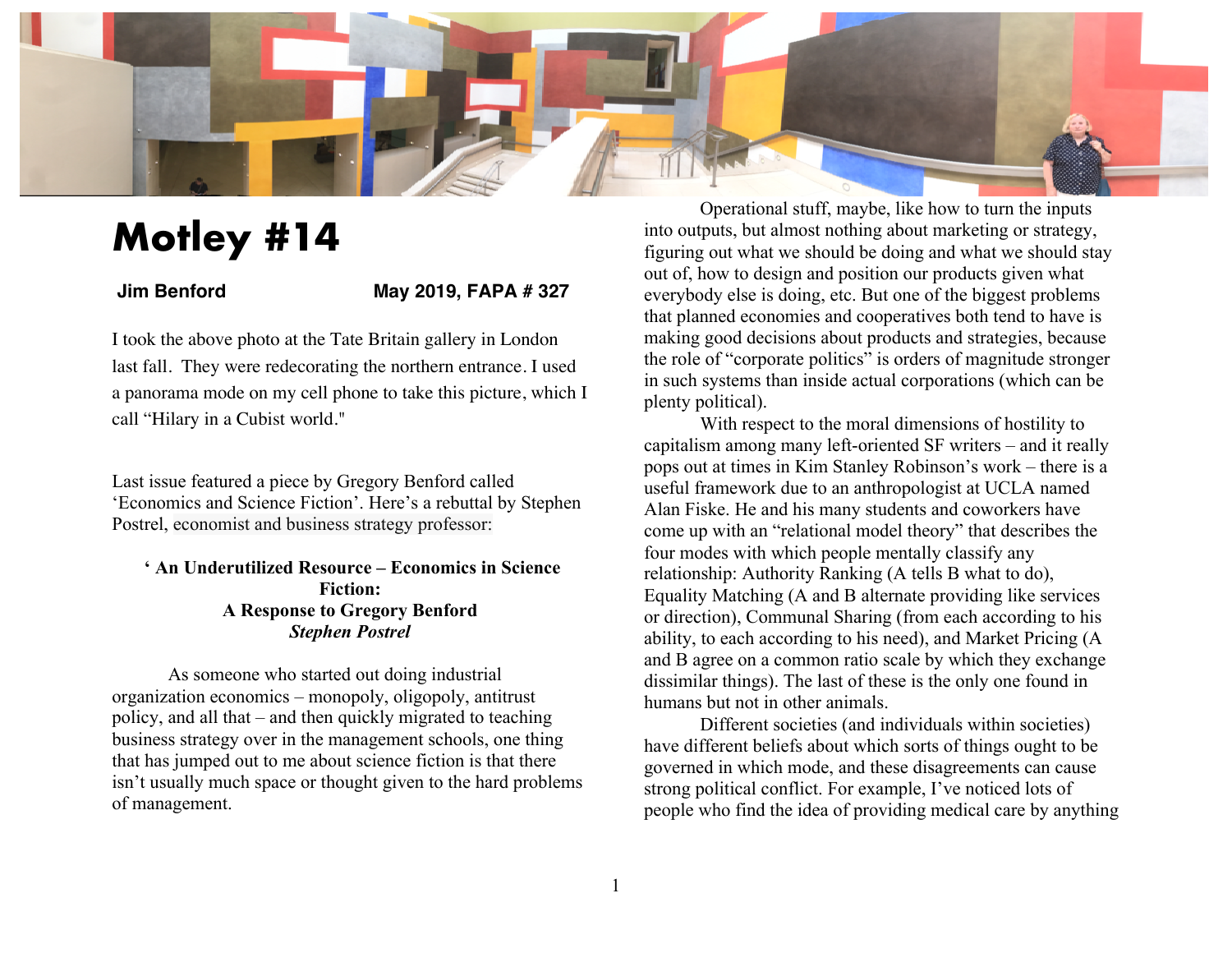other than communal sharing to be repugnant. Others (like me) see it more as an ordinary service like getting your car fixed that ought to be governed by market pricing. But even people like me think that interactions within our families ought to be governed by communal sharing (or maybe equality matching, depending on the subject). So we might at least be able to agree on what people are disagreeing about by adopting Fiske's framework.

In most science fiction, economics is not part of the science and plays only a small role in the fiction. Firmly in the background, commerce and production follow whatever sketchy analogies with the past or present the author finds congenial: Something like contemporary business life, perhaps, or a variation on feudalism. But whether the barons in question be of the corporate or lordly type, problems of scarcity and resource allocation don't intrude much on the story's characters or action.

On those occasions when the economic aspects of a science fiction scenario do take center stage, they tend to do so in terms of what economists call "comparative systems." Authors, intending pointed commentary on the real economies in which they live, spin out their utopian, dystopian, or satiric visions of how some fictional society might answer the classic economic questions: what is to be produced, how it is to be produced, who is to get what, and how will it all be decided?

I find this state of affairs a bit disappointing. Even when such visions don't violate known economic principles, *the greatest thematic and storytelling resources of economics are not being used*. Most of what economic science comprehends isn't about holistic matters of political economy, where historical irreversibility makes each case unique, but rather about more-generalizable, less grand-scale, patterns of resource allocation and distribution. That's why "comparative

systems" is not a high-prestige subfield in economics, despite some very fine theoretical and empirical work. Since the fall of communism (and the intense interest in "transition economies" it engendered), one would be hard pressed today to find an article on the subject in a top journal.

There are some examples of science fiction, though, where speculations about economics do play a central role, creating an economic subspecies of "hard" science fiction. In standard hard science fiction, a typical move is to imagine something (an environment or technology or phenomenon) that has not been discovered but that also does not directly contradict known empirical laws, and then to play out the implications of that thing for a story's characters, society, or ecosystem. "Hard economic" science fiction does a very similar thing.

In order to understand these sorts of sf stories, it's helpful to grasp in broad terms how economists organize their thinking. The general structure of an economic model includes three sets of "exogenous" elements (things assumed rather than explained) and a set of "endogenous" variables that get determined by the interaction of gain-seeking agents who take the exogenous elements as given. The canonical example would be the endogenous emergence of equilibrium price and quantity in a supply and demand model, taking as given the *preferences* determining demand, the *technology and input prices* determining supply, and the *institutions* of property rights and free competition that allow the equilibrium to emerge.

These three sets of exogenous elements –

1) Technology and the relative scarcities of primary (unproduced) inputs,

2) Individual preferences and social norms, and

3) Institutional rules for agent interaction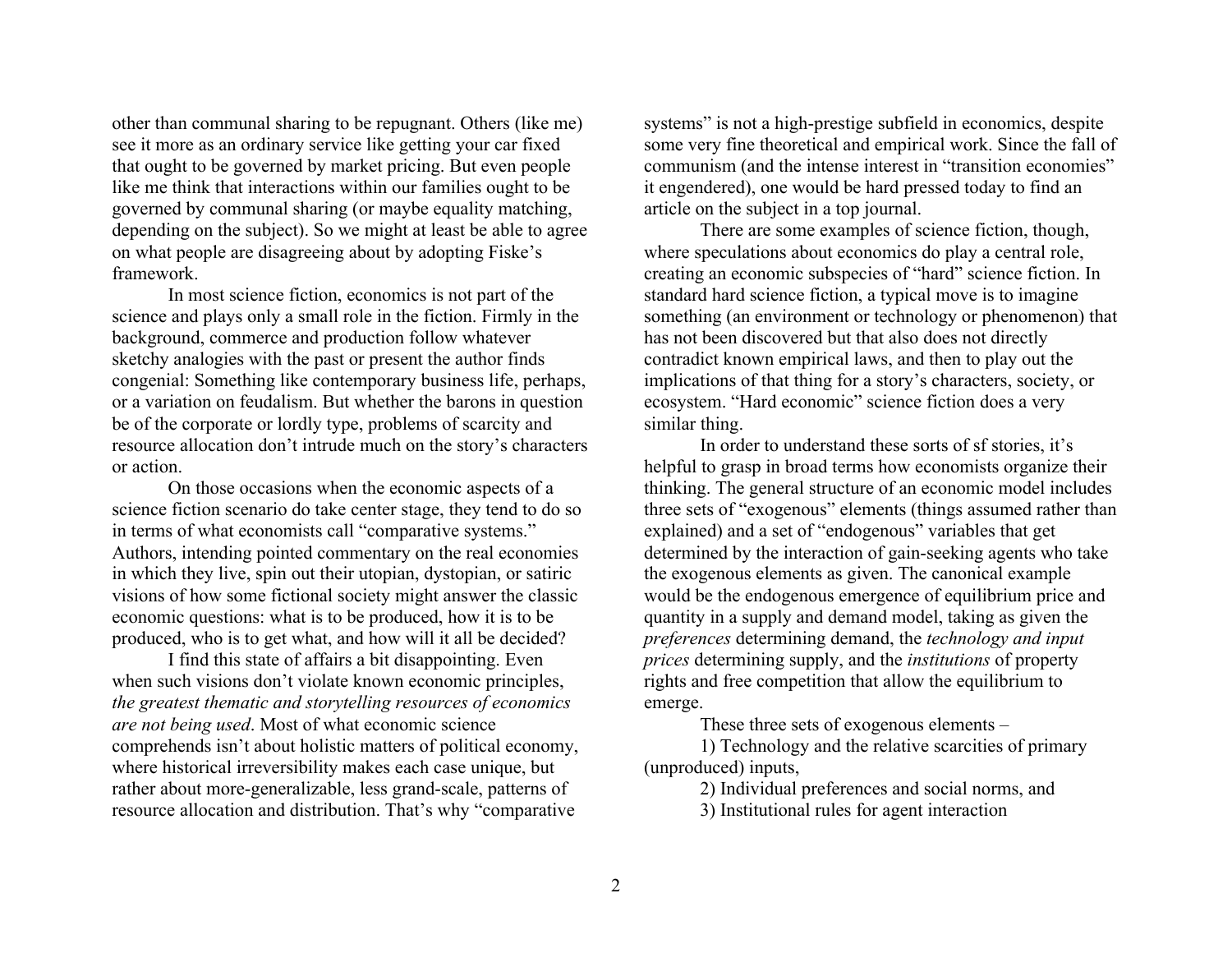– provide the raw material for speculative fiction. Hard economic sf works by positing some interesting change in one of these areas, then tracing out its impact on human behavior. That behavior includes relative prices and quantities (what becomes scarce and what becomes abundant), organizational structures, careers, foci of innovation, etc., all traced out in accordance with standard economic principles.

The most obvious type of speculation for hard economic sf is to imagine a new technology and then to trace out its economic effects. Damon Knight's *A for Anything*, also published as *The People Maker* (1959), is a classic example. The Gismo can costlessly, instantly duplicate any inanimate object, including another Gismo. As a result, shortly after its viral release to society by its idealistic inventor (overcoming the apparently villainous forces that seek to suppress it), all material objects lose their scarcity value and most productive industry becomes superfluous. With characteristic ironic bite, Knight presents this new material Eden as a social catastrophe (validating the concerns of the "villain"): In this new world where anyone can have any inanimate object at a near-zero price, the only things that have value are animate objects, namely human slaves, and the most far-seeing and ruthless individuals quickly enslave the majority population of moredocile and fearful folk, forming the basis of a new aristocratic class. The old order collapses within the first few hours of the introduction of the Gismo; apparently Knight believed (or postulated) that people only conform to moral norms and perform their social roles in order to meet their material needs, under the expectation that others will do so as well. Once those needs and expectations vanish, it's every man for himself and all institutions disintegrate. (Neal Stephenson's *The Diamond Age* [1995] employs a related premise, where pervasive nanotechnology somehow hollows out the nation-state, with

human loyalty and identification shifting to tribes and "phyles.")

Another ought-to-be touchstone story of new technology overturning the economic order is Bruce Sterling's "The Beautiful and the Sublime" (1986). Here the postulate is that a form of narrow artificial intelligence has enabled the automation of almost all work in science and technology. As a result, except for the surviving older inventors of this AI (who were able to cash in), the wages and social status of technologists have collapsed – their skills are now superfluous. In this new world of material and technical abundance, what is relatively scarce is the ability to create art and narrative and to make the world seem interesting, beautiful, and meaningful. Those with status and access to resources are thespians and artists and writers; the remaining engineers are relegated to the social margins, much as starving artists have been in our world. The mores and virtues of the artistic class (which Sterling amusingly portrays as a version of 19th-century European romanticism, replete with grand gestures and displays of emotion) are the "respectable" ones. Prudence, practicality, attention to detail, and scientific curiosity are embarrassing traits to be kept out of polite society. "The Beautiful and the Sublime" lays out an inversion of cultural status norms as a result of changing the relative scarcity of "practical" and "artistic" goods.

While these specific new institutions and norms may not be accurate predictions about how things would play out, they do reflect what I believe is a general principle about economic change: *Merit tracks value with a lag*. By "merit" I mean the kinds of personal characteristics and actions that people find laudable. By "value" I mean what is scarcest relative to demand. A historical example<sup>1</sup> occurred after the decline of the Western Roman Empire, as bandits and brigands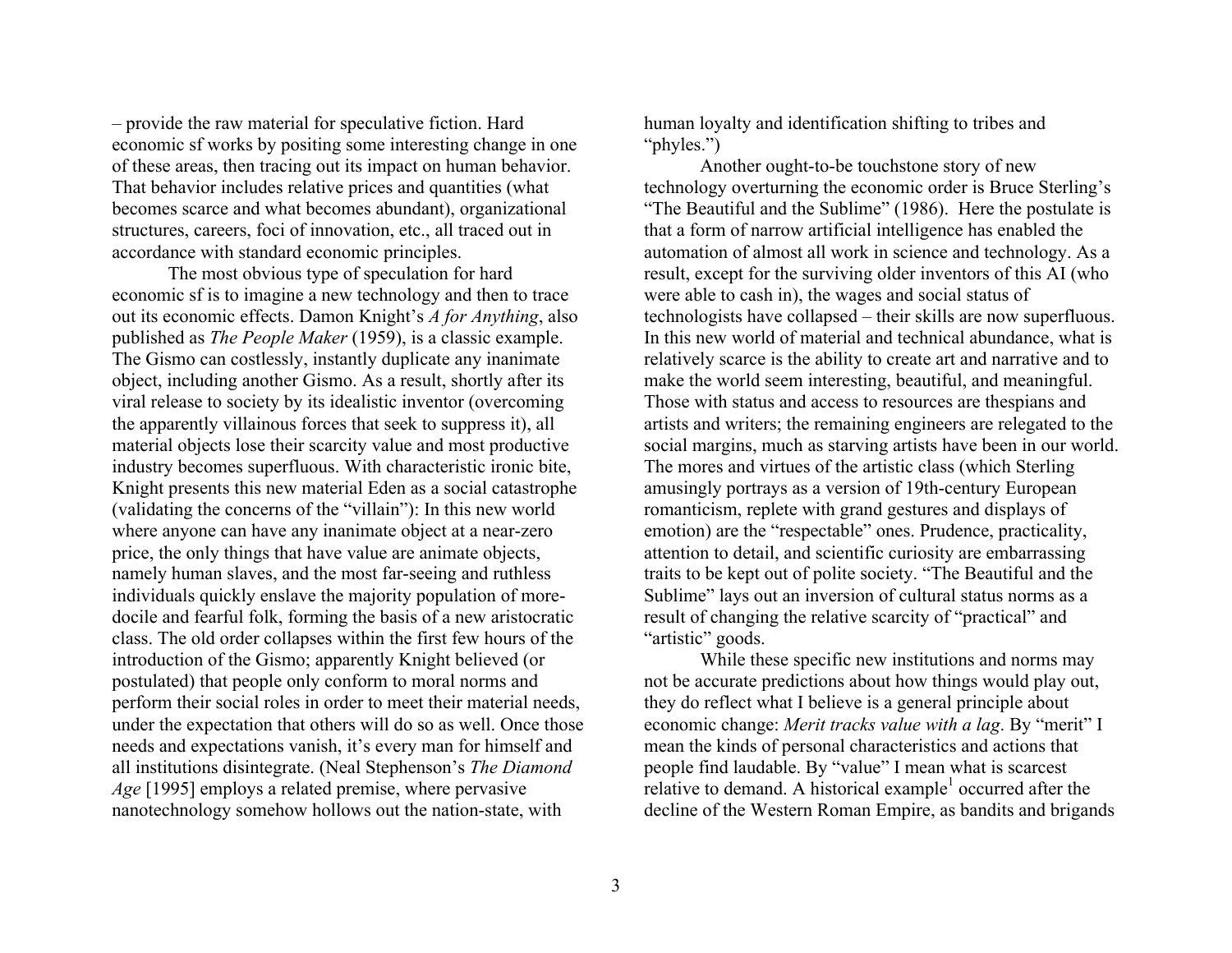roamed the countryside. Anyone who was willing and able to use violence to provide physical security to the local population was highly valuable. Such individuals displayed a lesser fear of death in combat, a greater commitment to martial prowess and glory, a pugnacious determination to defend their territory, and a lack of squeamishness in enforcing discipline and inflicting punishment on friend and foe. These traits, unlovely as they may have been at the time when they first became so important, soon became central to the perceived merit of what evolved into the noble class, eventually being refined into concepts of honor and chivalry. Centuries later, when local bandits and Viking raiders were no longer a major threat but local prosperity depended on growing more food per acre, making higher-quality and lower-cost goods for trade, assembling capital, and finding good trading partners, what became scarce and hence valuable were the characteristics of the bourgeoisie – productivity, industry, frugality, honesty, ingenuity. These characteristics gradually grew in perceived merit, largely (but not completely) replacing the older esteem for aggressive bullyboys offering protection.

We can see similar, though less sweeping, changes within our own market ("capitalist") system over the decades. The economic value of creative and entrepreneurial executives waxed, waned, and then waxed again in the United States from 1870 to 2018, and we saw the picture of the meritorious businessperson track that value with a lag: The innovative Carnegies and swashbuckling Vanderbilts were gradually replaced in esteem by the loyal and responsible Organization Men, only to be superseded by the creative, disruptive Information Age technology and media operators of the late twentieth and early twenty-first centuries. Because of the value-merit lag, the newly scarce, valuable class tends to be resented at first, not only because of envy but also for their

seeming lack of merit – why do these people deserve to get rich and powerful when they conspicuously lack the virtues we've come to hold dear? A new understanding of what is meritorious has to be fashioned to conform to the new realities of economic value and relative scarcity.

Turning to the second type of hard economic sf story, one that starts from a shock to preferences rather than technology, another clear example also comes from Damon Knight: "The Big Pat Boom" (1963). Here we have enigmatic advanced alien visitors who start buying up ordinary cowpats at high prices. This injection of demand for a previously zero or negatively priced item leads to a massive shift in economic resources toward manufacturing, collecting, and merchandising them. Secondary and tertiary markets develop, a form of connoisseurship springs up classifying and valuing cowpats according to their color, texture, and curl, and people's lives become devoted to working in the industry. So we can see how a shift in preferences not only affects resource allocation but also induces change in market organization within the broader exogenous institutional structure.<sup>2</sup>

Knight probably had the famous Dutch tulip mania in mind when he wrote this story. (Interestingly, modern scholarship has greatly reduced estimates of the size of this bubble and its financial impact). His depiction of eventual ruin for many when the aliens cease their "experiment" (portrayed more as a practical joke) parallels what really happens when surges of demand enter and leave a market, particularly when resale is an important possibility.

It turns out that in markets for *assets* (objects that are not consumed but used to generate income, where the possibility of resale is important), bubbles are perfectly normal, unlike ordinary consumption goods. We know this because of economic experiments, where people are put in a lab and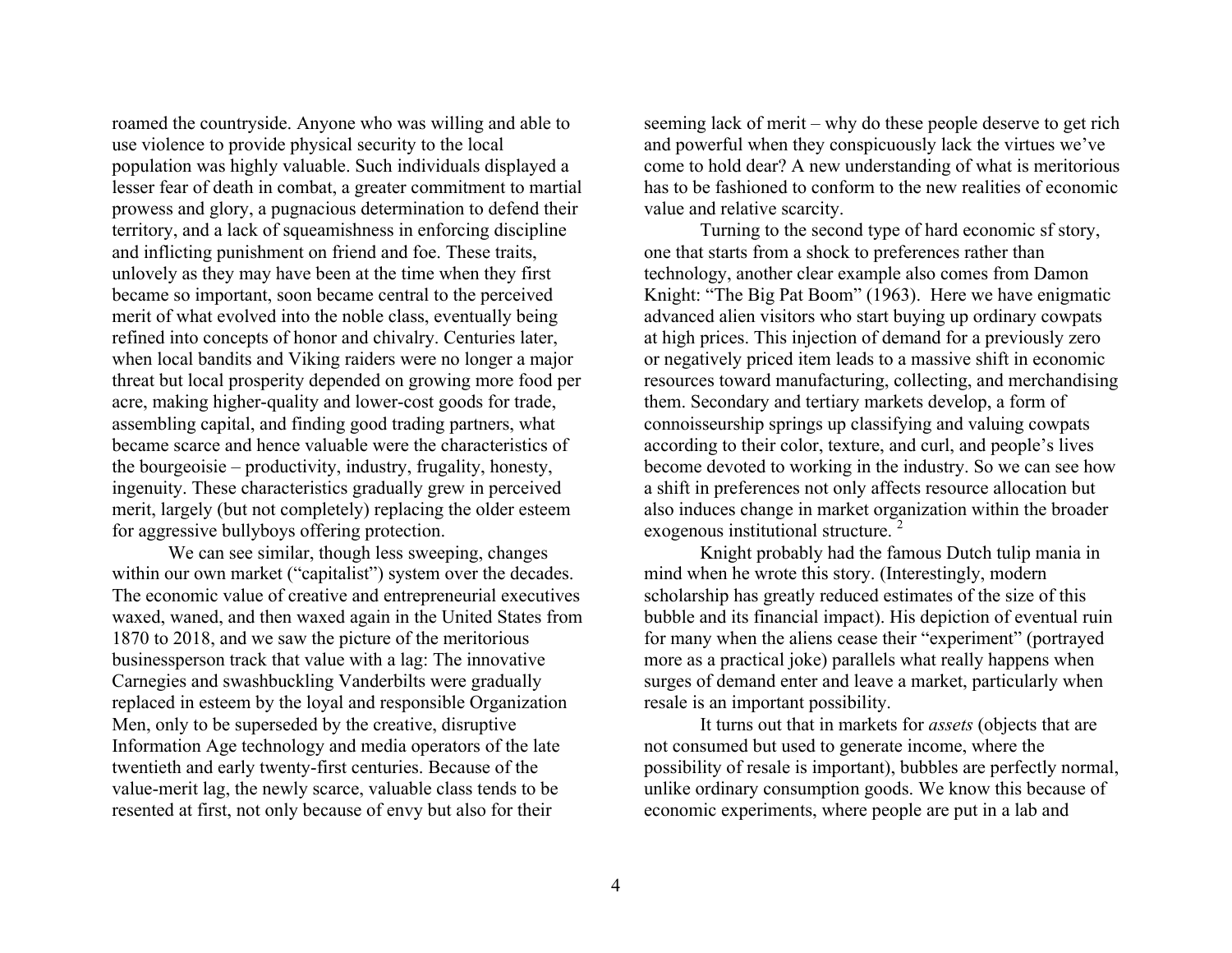allowed to buy and sell things for real money. Vernon Smith, an economist now at Chapman University, won the Nobel Prize partly for showing that in experimental markets for consumption goods, supply and demand not only works as the textbooks say, it works better! Forget all that stuff about perfect competition, perfect information, large numbers of buyers and sellers, etc. Markets converge quickly to the theoretical equilibrium with just a few buyers and sellers making bids and offers, even when these experimental subjects only have very limited information – in fact convergence to equilibrium tends to get screwed up if they have too much information.

But with experiments on assets, where, say, you have a simple, tradable security that pays a certain amount to its owner each period, with a known finite number of periods so that the "fundamental" value of the asset is known to all, you see bubbles almost every time. The price goes above the value of its remaining payment stream and then crashes. Why is that? My favorite guess is that it has to do with a lack of "common knowledge," the technical term in economics for infinite repetition of an "I know that you know that I know…" sequence. With a finite number of "I know that's" about the true remaining value of the asset, traders may think that "overpaying" for the asset is sensible if someone else is going to "overpay" even more later in hopes of in turn finding a still "greater fool." And it turns out that the people who make the most money in these experiments are not the ones who only trade based on the fundamental value, but rather the ones who guess most accurately when the bubble will burst (while the worst performers are the ones who try to time it and fail). $3$ 

But asset bubbles are far from the only way in which economic outcomes depend on preferences. If a change in exogenous norms and preferences were drastic enough, lots of

products and practices we take for granted today would disappear and other new ones arise. Suppose people started reading Epicurus (not the hedonistic caricature but the original text) and decided that he was right about how to live the good life, that is, in small communes of good friends eating simple food together, wearing simple clothes, and having great conversations. How would that affect what was relatively scarce, and how would people apply technology and management to get more of it? What would happen to the supply of skilled labor? What would happen to the people and resources previously dedicated to making luxuries and other products whose demand had collapsed? What new products and services would evolve?

Thinking about these questions while keeping them firmly embedded within a modern market economy, rather than following the lazy analogy of "simple material life = Arcadian or feudal past," is what makes for a hard economic sf approach. $4 \text{ In an American context one can well imagine that}$ this Epicurean turn might entail a great deal of commercial and technical innovation aimed at improving the convenience, status differentiation, and authenticity of the experience. Epicurus's emphasis on avoiding discomfort and mental distress would mesh nicely with our society's health, therapy, and self-help obsessions, and the industries focused on those areas would likely see a great efflorescence, though focused more on feeling good than living longer, as the great philosopher disdained the fear of death itself. All sorts of different communal/residential setups would be attempted, with rules varying as much as do those for today's condominiums and master-planned communities, to cater to the wide range of tastes for individual privacy vs. interaction, levels and styles of "simple" physical facilities, etc. These might be branded and form chains, with self-selecting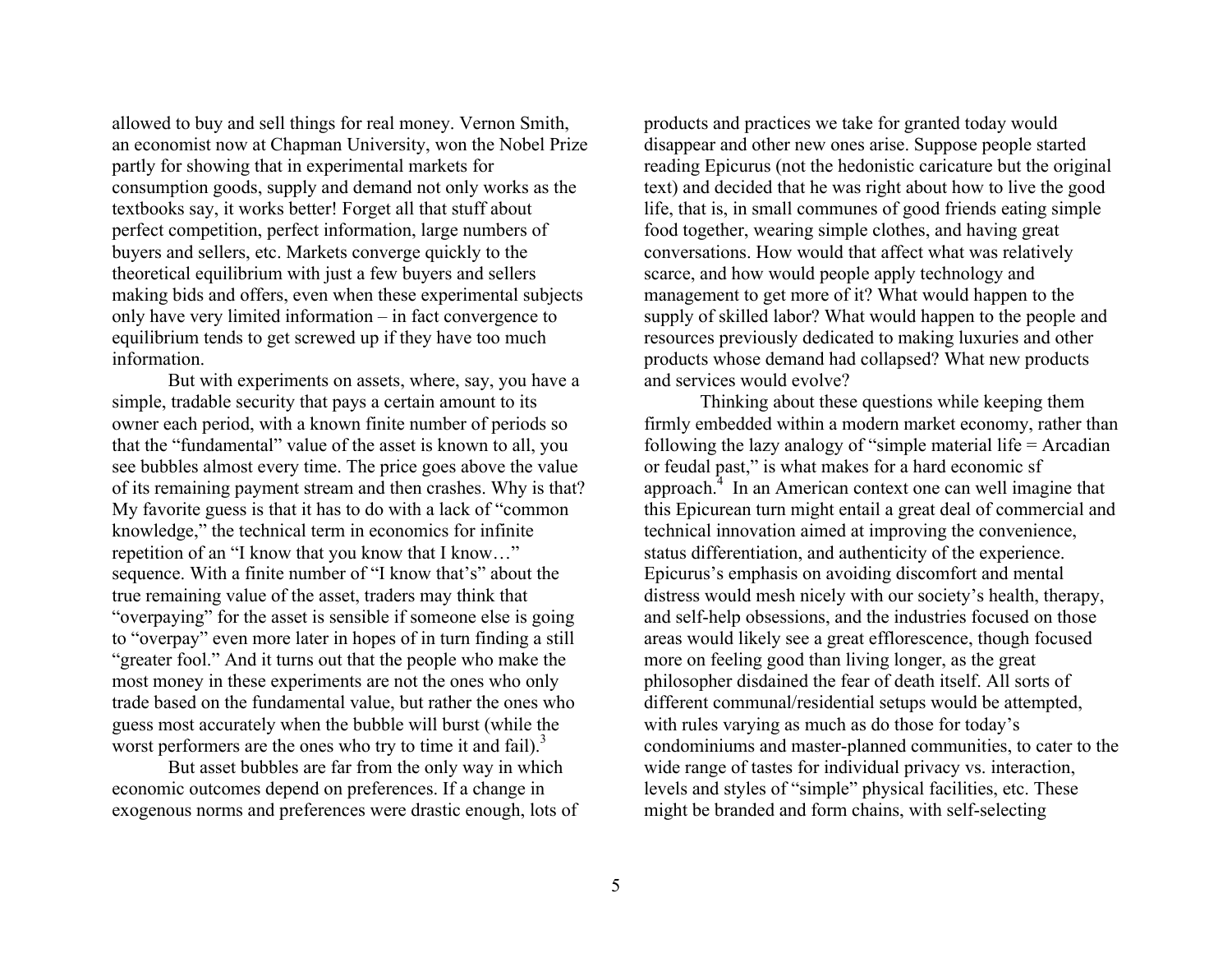population types becoming associated with each brand, much as Internet dating services do now. Others might have boards that selected applicants, and there might be elaborate status distinctions (not necessarily jointly agreed by all groups) associated with which type or specific commune one lived in. Some might even specialize in people interested in science, or even a specific area of science, and then the whole vexed question of work-life balance, as well as the degree to which laboratories ought to be treated as proper professional workspaces rather than personal tree houses would take on new dimensions.

Positing a shock to the last of the three exogenous parts of an economic model – basic institutions and rules of economic interaction – resembles most the utopian, dystopian, and satiric tales to which I referred above. But in a hard economic sf story, the impact of such changes in the rules has to be traced through somewhat realistic implications for how resources get directed, where innovation appears, what sources of new value are stimulated, and how the distribution of that value is affected. Something like Jerry Pournelle's CoDominium Series, with its assumption that a global U.S.- Soviet alliance has prohibited technological innovation outside of its control, could have generated such a story, but the author's interests lay elsewhere.

To some extent, William Gibson and Bruce Sterling's *The Difference Engine* (1990), the alternate history that famously "invented" steampunk, pursues this course.<sup>5</sup> The novel sticks to the technology that existed when Charles Babbage<sup>6</sup> proposed his mechanical computers, and changes history by having him complete his machine. This changes the institutions that allocate resources, putting into power a faction of "Industrial Radicals" who direct R&D into pre-electronic computing and raise technologists to political power. From

there, some of the economic implications are spun out in the background of the picaresque plot – the Radicals form an alliance with rising industrial labor unions, while ruthlessly crushing the resistance of non-mechanized workers, causing an even more rapid industrialization than happened historically. This advanced rate of investment at an earlier period, before electricity, leads to a great flowering of advanced steampowered technology (along with even more enormous pollution problems). But the definitive institutional-innovation hard economic sf story is still to be written, in my (possibly ignorant) opinion.

Economic science could also be used in science fiction without forming the mainspring of the action. There are a host of clever mechanisms and ideas developed by economists, often ones not especially central to everyday research, that create intriguing thought experiments and paradoxes. Game theory, for example, tosses out all sorts of conundrums about what it means to be "rational" when interacting with other thinking people in contexts that combine cooperation, coordination, and competition, Many educated people have heard of the Prisoner's Dilemma (PD), in my opinion one of the more overused models, but one which presents the problem of cooperation most starkly: Payoffs are arranged such that each player ought to "defect" rather than "cooperate" *regardless of what the other player does* (so defecting is what is called a "dominant strategy") but the players would both be better off if they could restrain themselves from defecting – both of them cooperating gives each one a higher payoff than they receive when both defect. The PD is a metaphor for a variety of collective action problems, such as the instability of a world where nuclear first strikes are decisive, or individuals deciding whether to pollute the commons when each one's damage is small and the private cost of not polluting is high.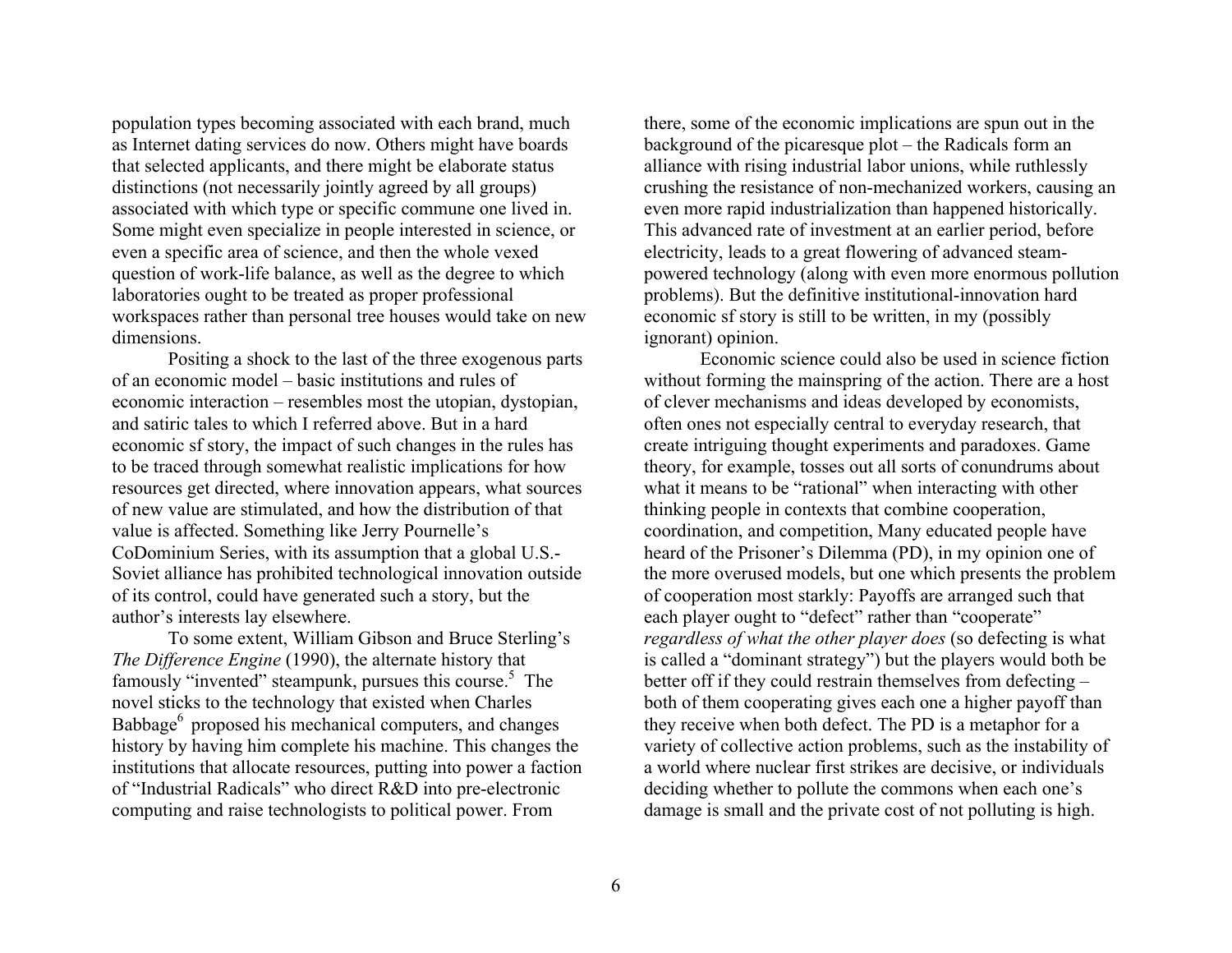Philosophers have wasted countless words trying to explain why it is somehow "rational" to cooperate here, but in a one-shot PD game it simply is not – defecting always pays better. But what if the same two players play a Prisoner's Dilemma for a known finite number of periods, say 100 times? Surely they could find a way to cooperate given the "shadow of the future," where playing nice might induce the other player to reciprocate – and in fact, in experiments, they do. But this presents a logical paradox, because in the 100th period we are back to a one-shot game, which means defecting is the dominant strategy. Then in the 99th period, both players know that both will defect next period, so they may as well defect now. Repeating the argument – what game theorists call "backward induction" – leads to the conclusion that defecting is the only "rational" strategy in every period, starting from the first. Being completely "rational" appears to lead to worse outcomes than when one eschews backward induction.

The fundamental equilibrium concept in standard game theory, though, is not the dominant strategy equilibrium found in the Prisoner's Dilemma (because it fails to be possible in most games). Instead the workhorse is the Nash equilibrium, which won John Nash a belated Nobel award in economics, as depicted in the movie *A Beautiful Mind* (2001)*.* (Interestingly, the film completely botched the description of Nash equilibrium, even though it is a simple concept that is easy to explain. My supposition is that the concept's fundamentally selfish character wasn't congenial to the Hollywood mindset, which wanted to turn the actually quite-competitive Nash into a paragon of dreamy romanticism.) A Nash equilibrium is simply an assignment of strategies to the players where no one wants to change his strategy given what the others are doing.<sup>7</sup> Once you're at such a point, no one wants to unilaterally deviate from what they're doing.

Fine so far, but this simple concept doesn't always fit with the observed outcomes. These conundrums of rationality (and many others that could be mined from game theory) seem to present great possibilities for science fiction. Can a world of Big Data enable analysts to better characterize individuals' choices in order to manipulate their behavior? If the end of the world is ever convincingly predicted some years ahead, at what point before that end would backward induction kick in and cooperative norms collapse when defection is one-shot dominant?<sup>9</sup>

Economics as a science has many such corners where fundamental questions about human capacities and how people interact could be spun into science fiction stories. Moreover, the practice of economics as a science could be as easily cast into the center of a science fiction plot as could a biology lab or a physics experiment. What if someone discovered a way to exactly predict the effect of taxes on prices and output? What if a hidden, long-term quasi-periodic attractor were discovered to exist in economic data, so that seemingly unrelated aspects of the economy were actually bound together in long-wave cycles?

There is even plenty of experimental economics nowadays, along with "field experiments" where researchers recruit subjects over the Internet or intervene in real online markets to test hypotheses and estimate the size of different effects. Maybe an imaginative writer could conceive of one of these field experiments somehow getting out of control in an interesting way.

So, perhaps optimistically, I look forward to sf writers perusing *The Journal of Economic Perspectives* much as they do *IEEE Spectrum* or *Quanta*, *Econometrica* much as they do *Physical Review*.